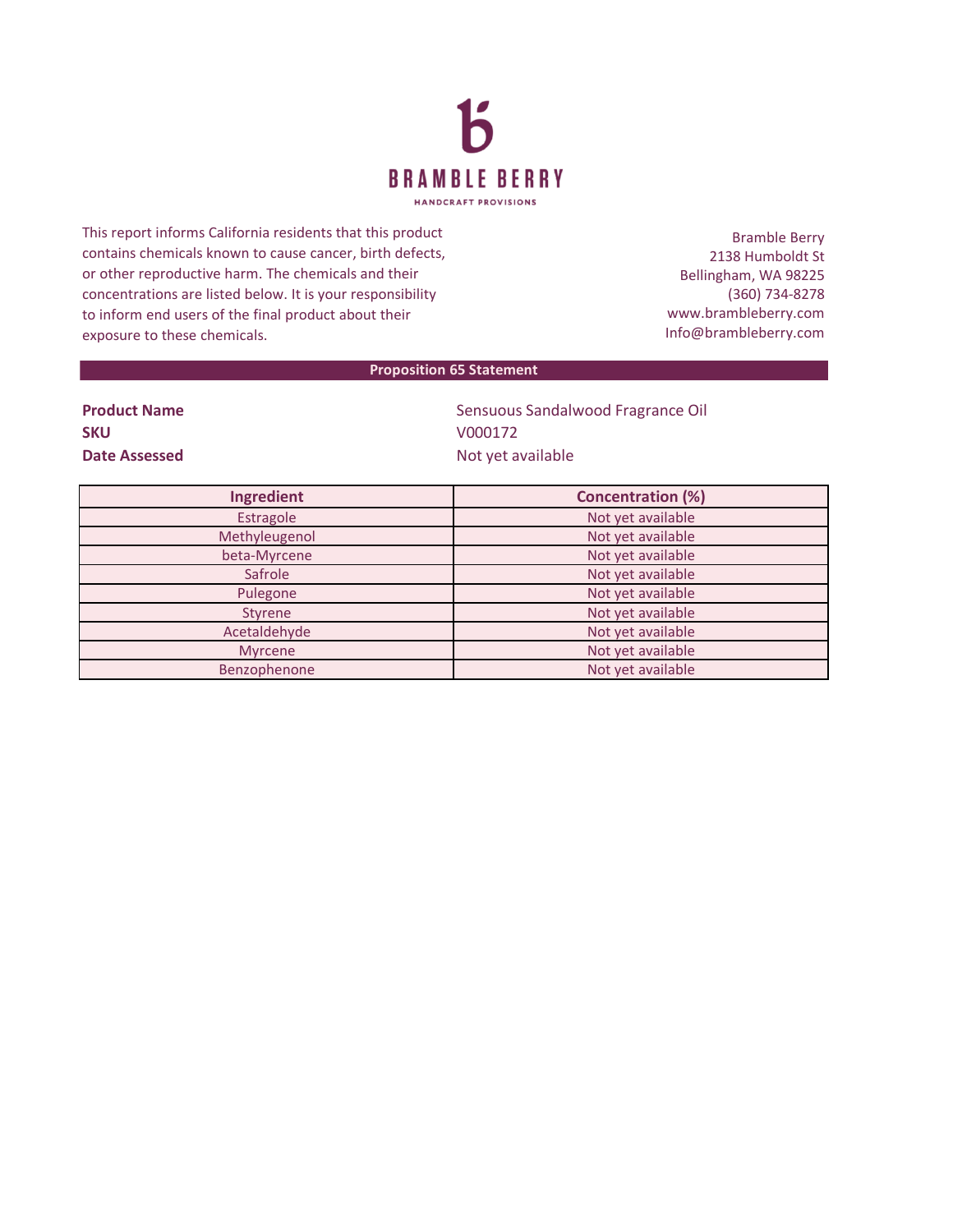

This report reflects the safe usage rates for this fragrance formula based on the International Fragrance Association (IFRA) 48th Amendment standards. IFRA reviews thousands of ingredients and issues guidelines for their usage, or bans the use of certain ingredients.

Bramble Berry 2138 Humboldt St Bellingham, WA 98225 (360) 734-8278 www.brambleberry.com Info@brambleberry.com

## **IFRA Statement - 48th Amendment**

**SKU** V000172 **Dated Assessed** 2/16/2018

**Product Name** Sensuous Sandalwood Fragrance Oil

| <b>Category</b> | Max. Usage (%) |
|-----------------|----------------|
|                 | 0.00           |
|                 | 40.23          |
|                 | 100.00         |
| 4               | 100.00         |
|                 | 100.00         |
| 6               | 0.00           |
|                 | 83.72          |
| R               | 46.51          |
| q               | 100.00         |
| 10              | 58.14          |
| 11              | 100.00         |

The IFRA Standards regarding usage restrictions are based on safety assessments by the Panel of Experts on the Research Institute for Fragrance Materials (RIFM) 48th Amendment, and are enforced by the IFRA Scientific Committee. Evaluation of individual fragrance ingredients are made according to the safety standards contained in the relevant section of the IFRA Code of Practice. It is your responsibility to ensure the safety of the final product with more testing if needed.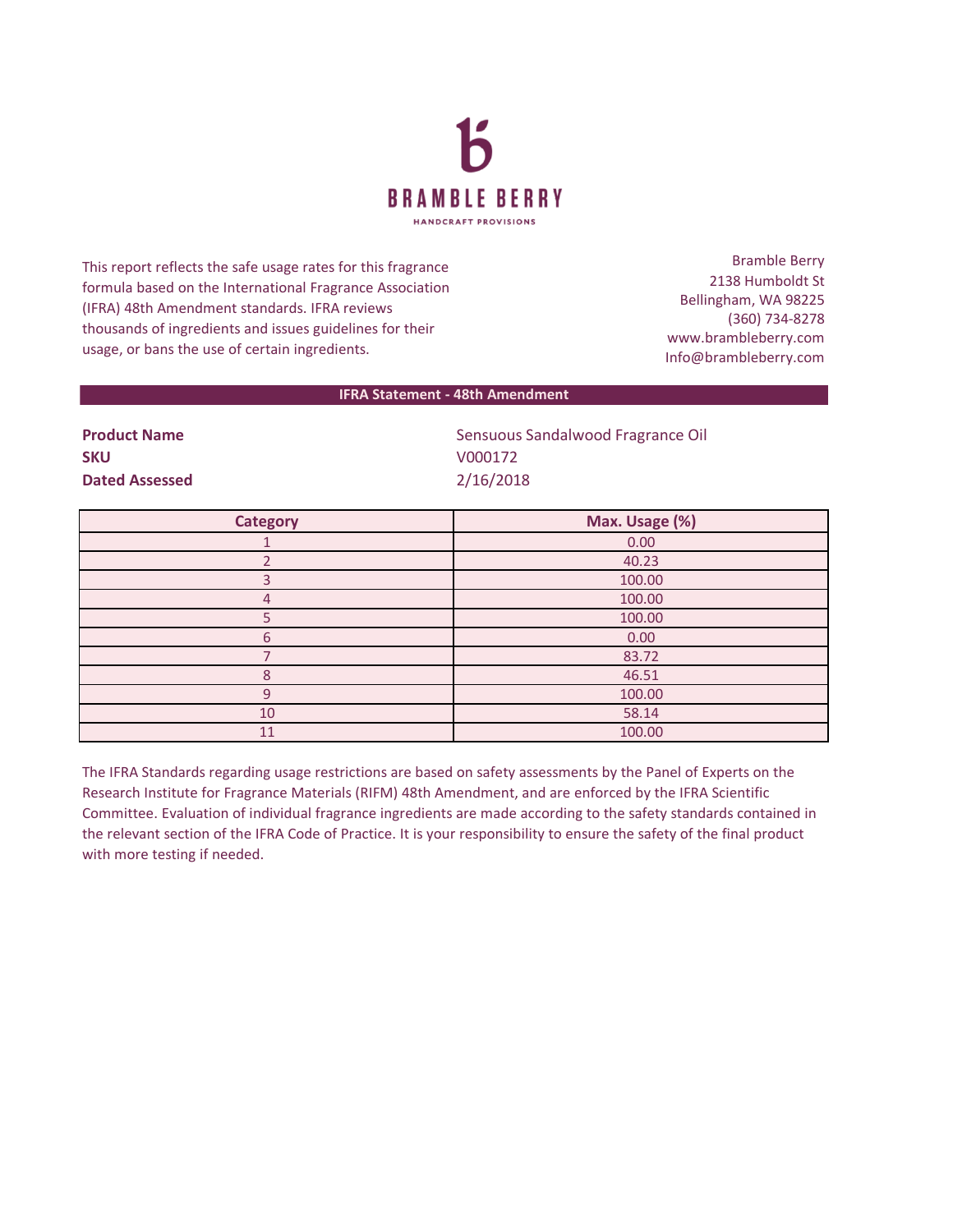

This report reflects the safe usage rates for this fragrance formula based on the International Fragrance Association (IFRA) 49th Amendment standards. IFRA reviews thousands of ingredients and issues guidelines for their usage, or bans the use of certain ingredients.

Bramble Berry 2138 Humboldt St Bellingham, WA 98225 (360) 734-8278 www.brambleberry.com Info@brambleberry.com

## **IFRA Statement - 49th Amendment**

| <b>Product Name</b>   | Sensuous Sandalwood Fragrance Oil |
|-----------------------|-----------------------------------|
| SKU                   | V000172                           |
| <b>Dated Assessed</b> | 3/5/2021                          |

| <b>Category</b> | Max. Usage (%) |
|-----------------|----------------|
| 1               | N/A            |
| $\overline{2}$  | 8.21           |
| $\overline{3}$  | 9.54           |
| $\overline{4}$  | 100.00         |
| 5a              | 38.97          |
| 5b              | 8.97           |
| 5c              | 17.67          |
| 5d              | 2.99           |
| $\sqrt{6}$      | 0.00           |
| 7a              | 15.58          |
| 7 <sub>b</sub>  | 15.16          |
| $\,8\,$         | 2.99           |
| $\overline{9}$  | 55.81          |
| 10a             | 55.81          |
| 10 <sub>b</sub> | 100.00         |
| 11a             | 2.99           |
| 11 <sub>b</sub> | 2.99           |
| 12              | 100.00         |

The IFRA Standards regarding usage restrictions are based on safety assessments by the Panel of Experts on the Research Institute for Fragrance Materials (RIFM) 49th Amendment, and are enforced by the IFRA Scientific Committee. Evaluation of individual fragrance ingredients are made according to the safety standards contained in the relevant section of the IFRA Code of Practice. It is your responsibility to ensure the safety of the final product with more testing if needed.